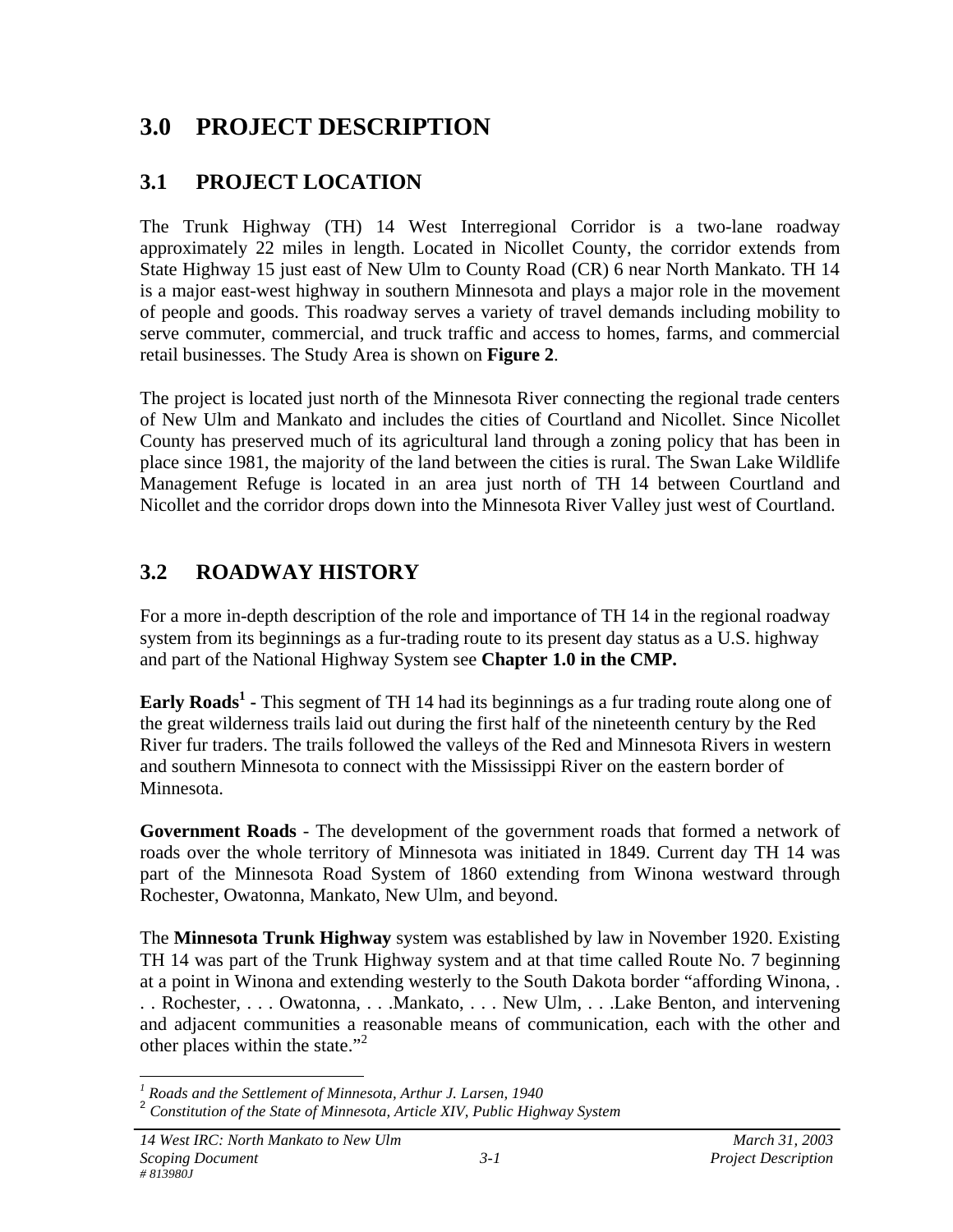National Highway System<sup>3</sup> - TH 14 is a part of the US Department of Transportation's National Highway System (NHS) extending from the South Dakota Border to Rochester. The NHS is approximately 160,000 miles of roadway important to the Nation's economy, defense and mobility.

The **Interregional Corridor (IRC) System** adopted by Mn/DOT in January 2000 identifies roadway corridors that tie the state together by connecting people with jobs, distributors with manufacturers, shoppers with retailers, and tourists with recreational opportunities.

TH 14 plays a major role in the movement of goods and people. TH 14 is a primary truck route for heavy commercial vehicles that carry freight to local, regional, intrastate, and interstate destinations. This segment of TH 14 has 10% to 15% heavy commercial vehicles.

Mn/DOT has identified TH 14 as a Medium Priority Interregional Corridor connecting the secondary trade centers of New Ulm and Mankato. The Interregional Corridor System identified the 14 West IRC roadway as one of the high risk corridors for signal proliferation and an increase in traffic.

#### **3.3 FUNCTIONAL CLASSIFICATION**

TH 14 is classified as a Principal Arterial, the highest functional class rating. The function of a principal arterial is to connect metropolitan centers to regional business concentrations, with a primary function of mobility.

 *3 US Department of Transportation, Federal Highway Administration*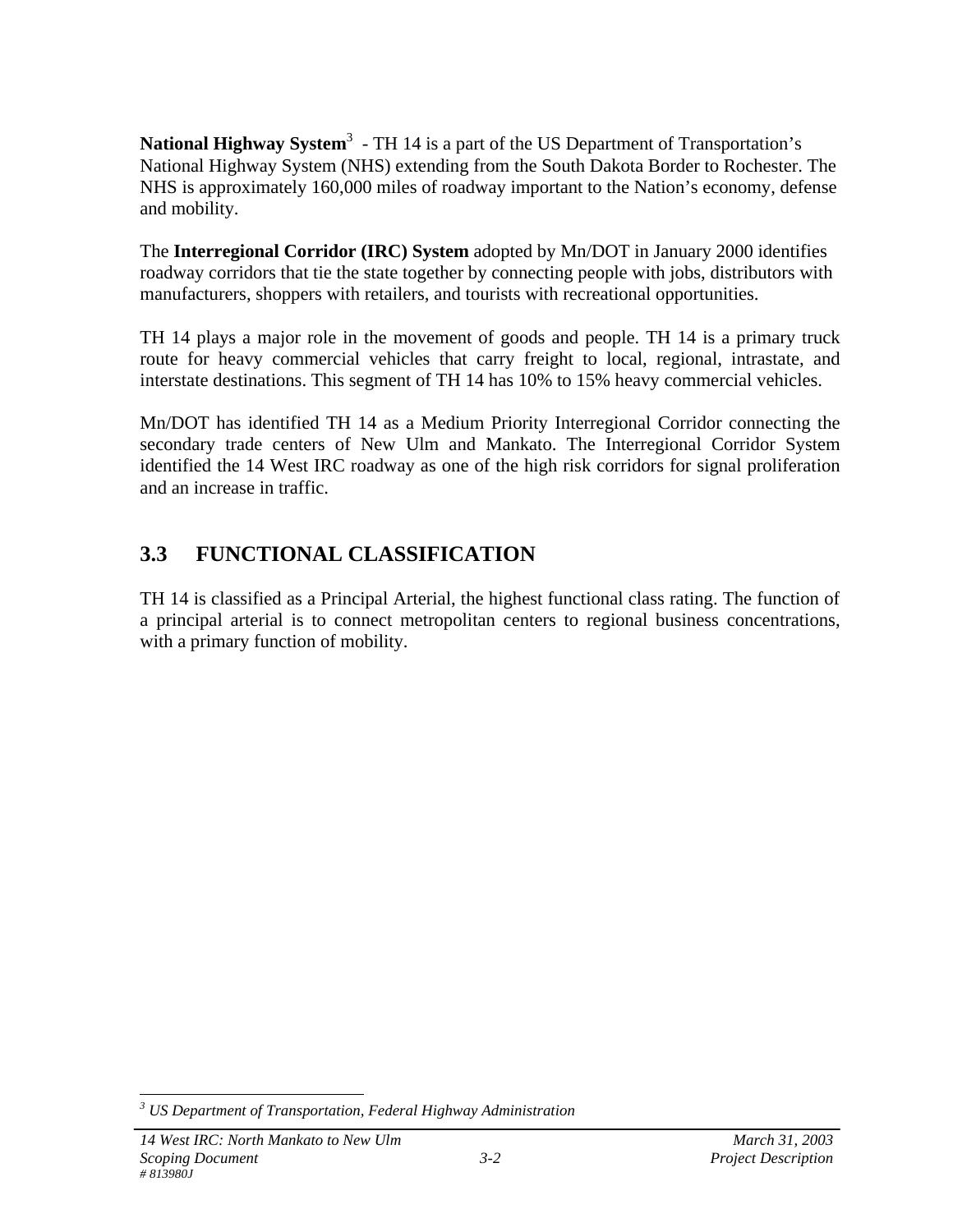# **4.0 COST AND FUNDING SOURCES**

# **4.1 COSTS**

The preliminary estimated costs (as outlined in Chapter 6: Alternatives) include roadway construction and right-of-way acquisition. **Table 6-1** shows the estimated costs to construct the roadway for each of the alternatives recommended for further consideration. The detailed cost estimate is in **Appendix A**.

The estimated roadway construction costs range from \$48.7 million to \$51.3 million, depending on the roadway design, the alignment location of the roadway and anticipated right-of-way impacts. These costs assume all access to TH 14 is via at-grade intersections.

There is the possibility that some intersections have the potential for either interchanges or grade separations since some have a high probability of having traffic volumes exceed the guidelines for signal installation in the near future. Based on recent experience, it is anticipated that an interchange would cost approximately \$5 million and a grade-separation would be approximately \$1 million.

# **4.2 FUNDING SOURCES**

TH 14 is identified for four-lane expansion in the current Minnesota Department of Transportation's Long Range Work Plan [2001-2020] with no specific year given in the 15 to 20 year period. However, the long range work plan will be revised in 2003 and the status of projects may change at that time.

The project is eligible for federal funds. It is anticipated that construction will be staged over a number of years depending on funding availability. A mix of federal and state funds is likely to be used for funding the project.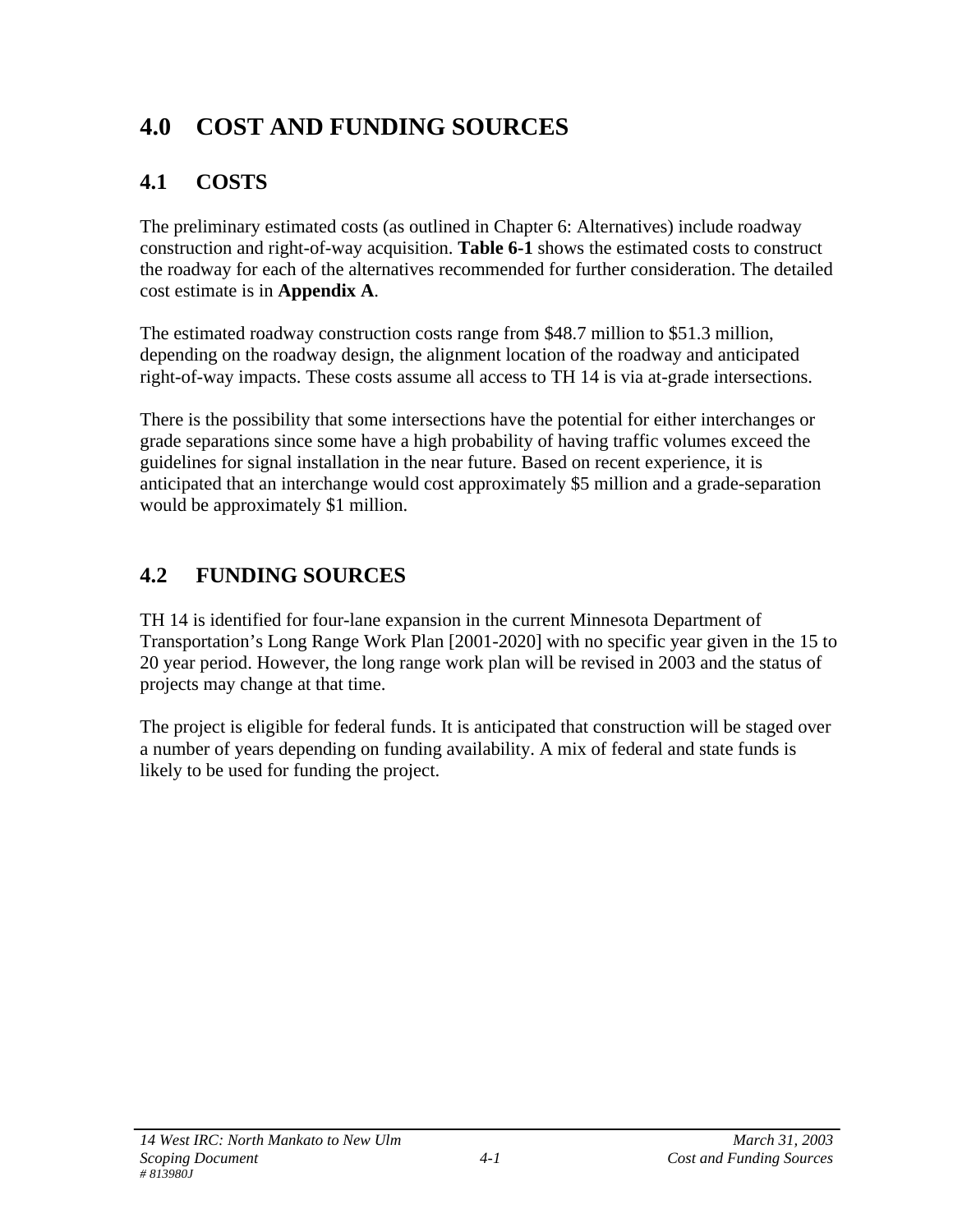# **5.0 SCHEDULE AND PROJECT MANAGER**

#### **5.1 PROJECT SCHEDULE**

The Scoping process for the 14 West IRC overlaps the finalization of the Corridor Management Plan for the project. In essence, this project culminates with the completion of the Scoping Decision Document, so that the RGU will be prepared to move forward with the Environmental Impact Statement as soon as funding is available. Therefore, the dates for the Environmental Impact Statement process are tentative at this time. The schedule for the Scoping process is identified below.

| <b>Activity</b>                                | Date                      |
|------------------------------------------------|---------------------------|
| Notice of Availability of Scoping Document and | March 31, 2003            |
| Scoping Meetings in EQB Monitor                |                           |
| <b>Interagency Scoping Meeting</b>             | April 23, 2003            |
| <b>Public Scoping Meeting</b>                  | April 23, 2003            |
| <b>Scoping Comment Period Closes</b>           | May 2, 2003               |
| <b>Scoping Decision Document</b>               | June 2003                 |
| Notice of Intent to Prepare EIS in Federal     | <b>TBD (June 2003)</b>    |
| Register                                       |                           |
| State EIS preparation Notice                   | TBD (December 2003)       |
| Draft EIS Distribution/Notice of Availability  | TBD (Fall 2004)           |
| Public Hearing on Draft EIS                    | TBD (Fall 2004)           |
| <b>Final EIS Review Period</b>                 | TBD (Winter 2005)         |
| <b>FHWA Record of Decision</b>                 | TBD (Winter (March) 2005) |
| <b>Adequacy Decision</b>                       | TBD (Winter (March) 2005) |
| <b>Study Report</b>                            | TBD (Spring/Summer 2006)  |
| Detail Design                                  | TBD (Winter/Spring 2007)  |
| Right-of-Way Acquisition                       | TBD (Fall 2008-09)        |
| Contract Letting - Roadway and Bridge          | TBD (Approximately 2010)  |

### **5.2 PROJECT MANAGER**

#### **Mr. Mark Scheidel, Project Manager**

Mn/DOT – District 7, Mankato Office 501 South Victory Drive, PO Box 4039 Mankato, MN 56002-4039

| Telephone: | $(507)$ 389-6149                      |
|------------|---------------------------------------|
| Fax:       | $(507)$ 389-6281                      |
|            | E-mail: mark.scheidel@dot.state.mn.us |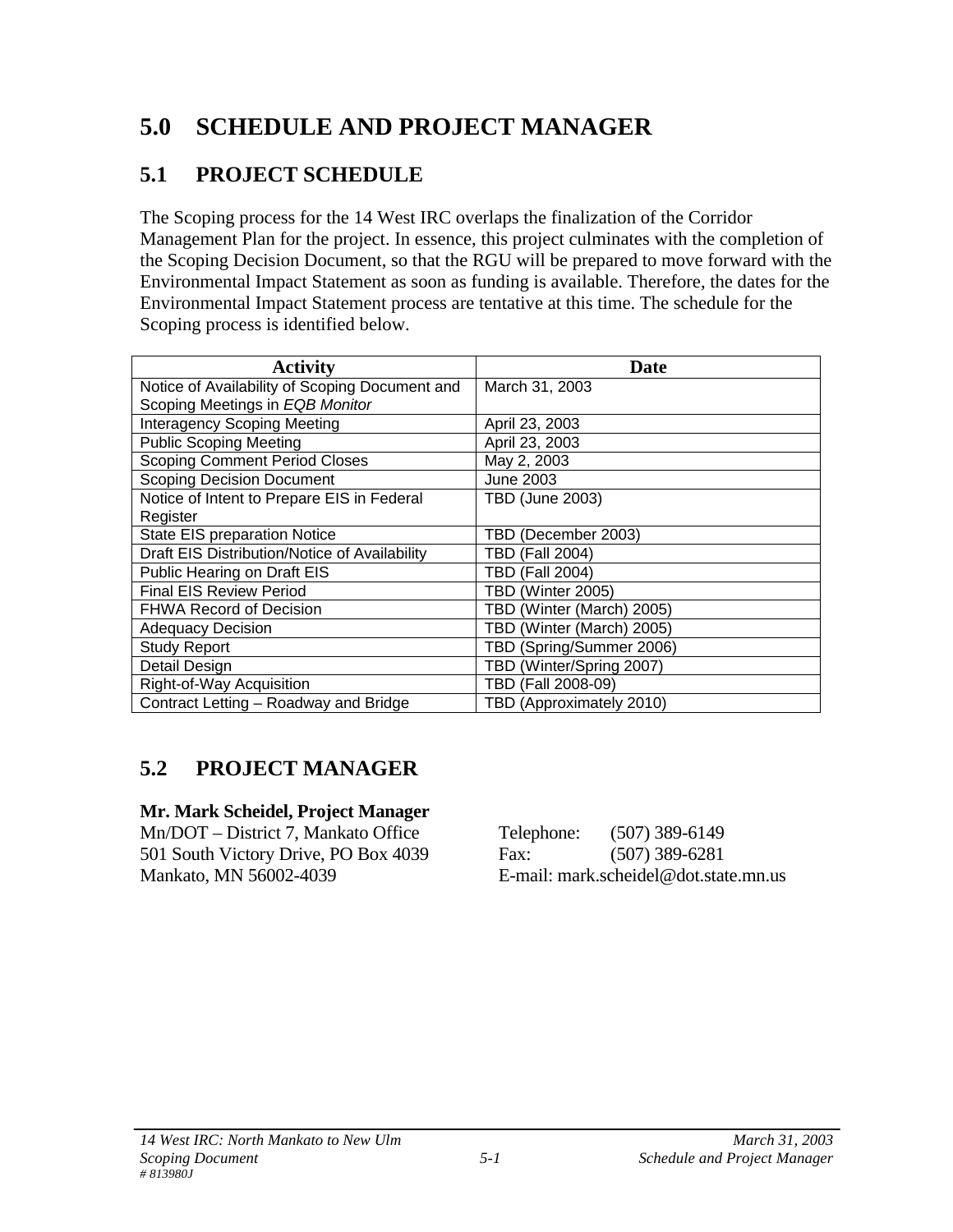# SCHEDULE





Public Information Open House

Scoping Hearing

Advisory Committee Meeting

Project Management Team Meeting



**14 West Interregional Corridor:** North Mankato to New Ulm

Last revised: 3/25/2003